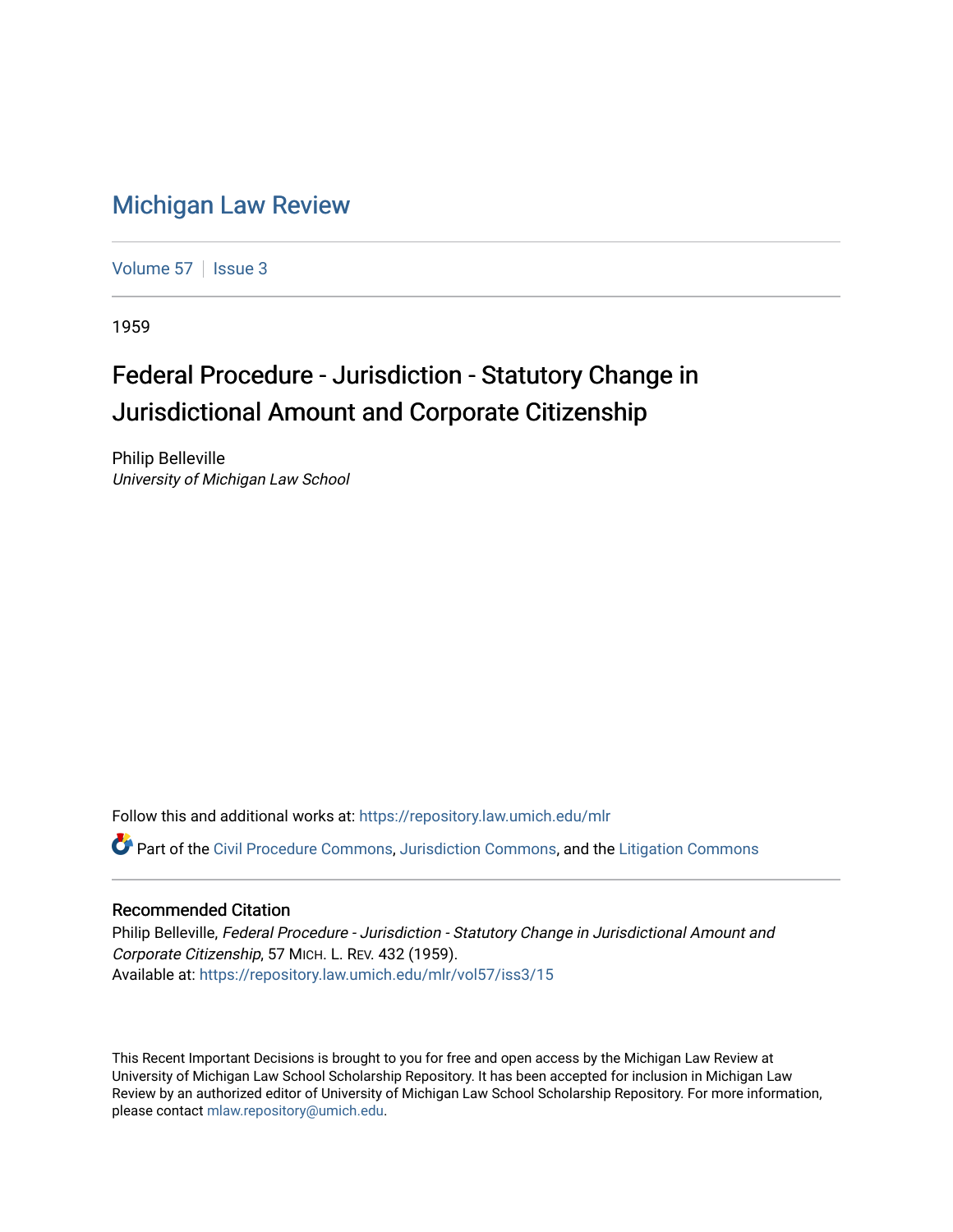## RECENT LEGISLATION

FEDERAL PROCEDURE-JURISDICTION-STATUTORY CHANGE IN JURISDICTIONAL AMOUNT AND CORPORATE CITIZENSHIP-A recent congressional amendment of federal district court jurisdictional requirements for both diversity of citizenship and federal question litigation<sup>1</sup> has raised the required amount in controversy from \$3,000 to \$10,000. The trial court has also been given discretion either to deny costs or assess them against the plaintiff if he is finally adjudged entitled to recover less than \$10,000, determined without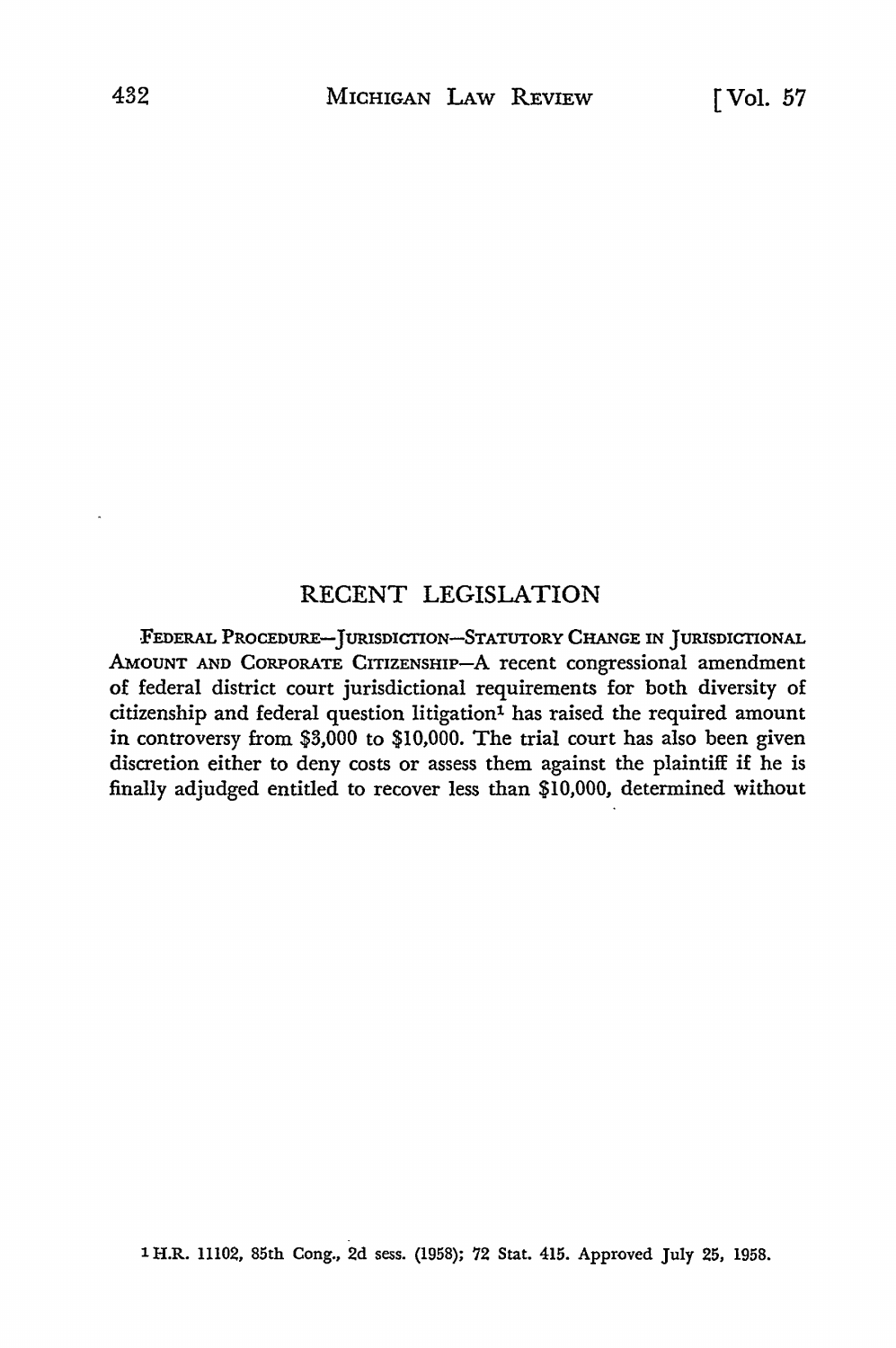regard to any set-off or counterclaim and exclusive of interest and costs.<sup>2</sup> Further, for purposes of diversity jurisdiction and removal, a corporation is now deemed a citizen "of any State by which it has been incorporated and of the State where it has its principal place of business." 28 U.S.C. (Supp. V, 1958) §§1331, 1332.<sup>3</sup>

The reasoning behind enlargement of the corporate "citizenship" concept is not entirely clear. Congress may have been primarily interested either in reducing the district court caseload4 or in eliminating a portion of diversity jurisdiction as an end in itself.5 Alternatively, the purpose may have been to confine this jurisdiction to its original rationale. The raison d'etre of diversity jurisdiction is a fear of possible state court prejudice against out-of-state litigants.6 By settled law prior to this amendment, for diversity purposes, a corporation was a "citizen" only of its state of incorporation.<sup>7</sup> Thus a business incorporated in state  $A$  whose operations were in state  $B$  was qualified to litigate a claim against a citizen of state  $B$ in a federal court in that state. Yet where a corporation is engaged in a substantial amount of activity in the state of the opposing litigant, it is hardly possible that any prejudice against the corporation would exist because of its incorporation in another state.8 Clearly, then, the present

<sup>2</sup>This latter stipulation, designed to discourage inflated claims, will be of particular significance in tort litigation. It is inapplicable when an express provision is otherwise made in another federal statute. In general, the change in jurisdictional amount is expected to lessen by over  $7\%$  the number of district court civil suits. This reduction will appear primarily in diversity cases since the only significant federal question controversies affected, those arising under the Jones Act and those contesting the constitutionality of state statutes, usually involve an amount in excess of \$10,000. See, generally, H. Hearings before Subcommittee No. 3 of the Committee on the Judiciary on H.R. 2516 and H.R. 4497, 85th Cong., 1st sess., p. 24 (1957); H. Rep. 1706, 85th Cong., 2d sess., p. 5 (1958).

s The amending provisions apply only to actions commenced after the date of enactment. In federal courts an action is commenced by filing the complaint. Rule 3, Fed. Rules Civ. Proc. 28 U.S.C. (1952). However, when a suit begun in a state court prior to enactment is removed to federal court after that date, it is unclear when such suit was "commenced" within the meaning of the amendment. Compare Lorraine Motors, Inc. v. Aetna Cas. and Sur. Co., (E.D. N.Y. 1958) 166 F. Supp. 319, with Kieffer v. Travelers Fire Ins. Co., (D.C. Md. 1958) 27 U.S. LAW WEEK 2223.

<sup>4</sup>Since World War II, civil cases filed in the district courts have increased 75%. Most of this increase has been in diversity cases, and 60% of these involve corporations. H. Rep. 1706, 85th Cong., 2d sess., p. 2. What statistics are available indicate that the present amendment will eliminate from 3.6% to 23.4% of corporate diversity litigation. H. Hearings before Subcommittee No. 3 of the Committee on the Judiciary on H.R. 2516 and H.R. 4497, 85th Cong., 1st sess., p. 43 (1957).

5 Many authorities believe that the original reasons for diversity jurisdiction have now almost disappeared, and that this jurisdiction should be radically cut down. See Warren, "New Light on the History of the Federal Judiciary Act of 1789," 37 HARV. L. REv. 49 at 132 (1923). See, generally, Reed, "Compulsory Joinder of Parties in Civil Actions," 55 MICH. L. REv. 327, 483 at 519-522 (1957).

<sup>6</sup>Martin v. Hunter's Lessee, 1 Wheat. (14 U.S.) 304 at 347 (1816).

7 Macon Grocery Co. v. Atlantic Coast Line, 215 U.S. 501 (1910).

s See, generally, Wechsler, "Federal Jurisdiction and the Revision of the Judicial Code," 13 LAw & CoNTEM. PROB. 216 (1948); Doub, "Time for Re-Evaluation: Shall We Curtail Diversity Jurisdiction?" 44 A.B.A.J. 243 (1958).